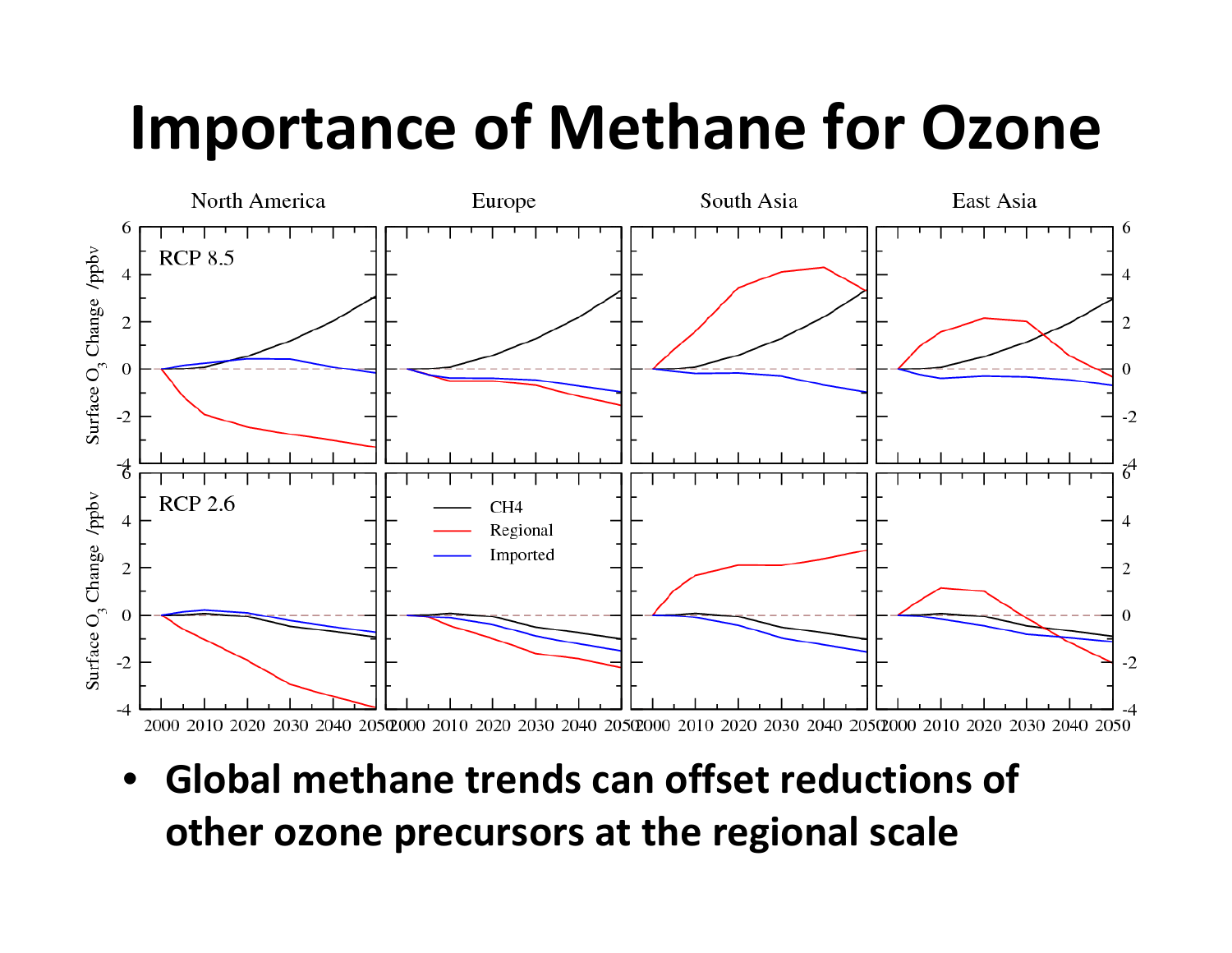### **Tropospheric O3 responds approximately linearly to anthropogenic CH4 emission changes across models**

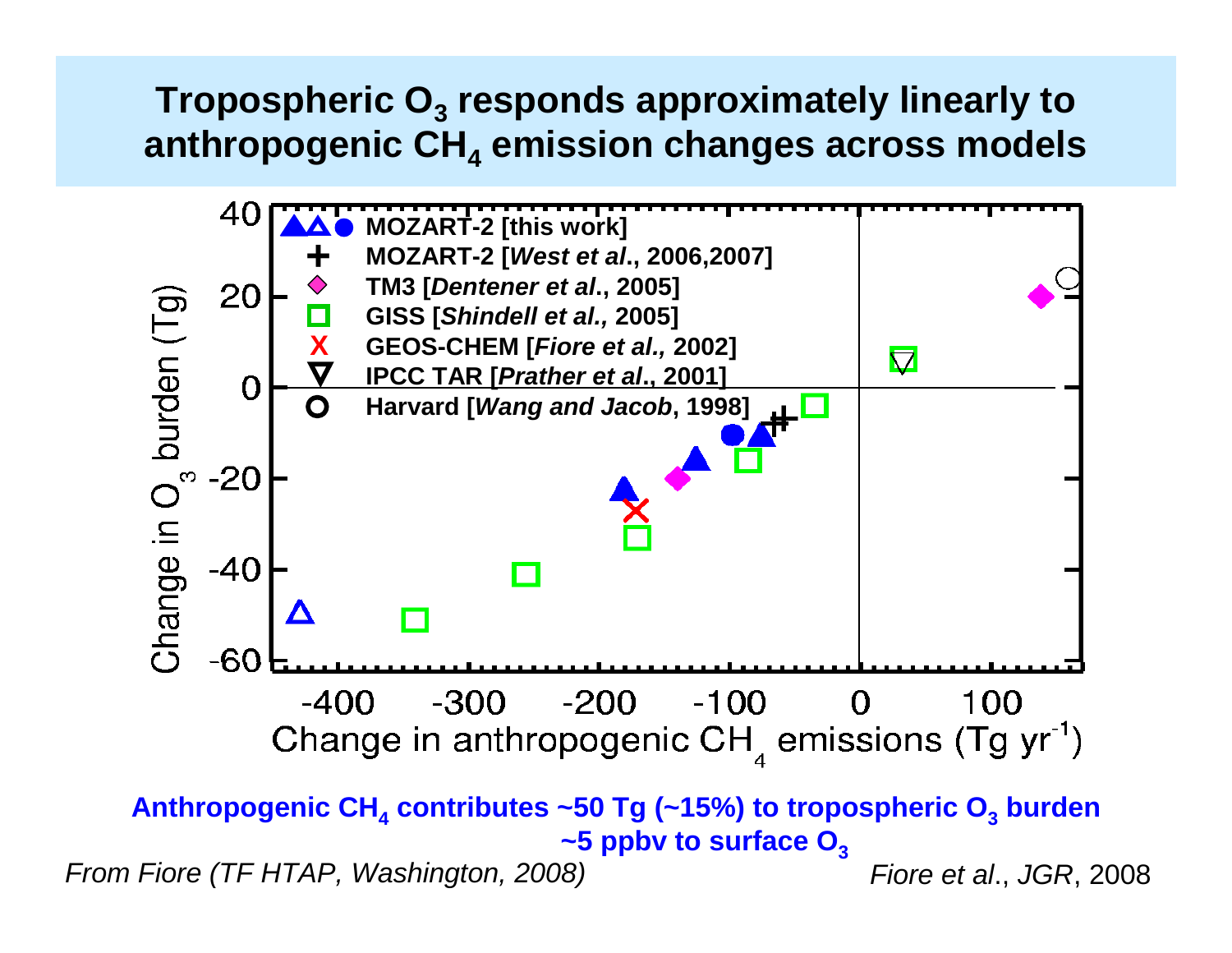#### **Global surface ozone response to CH4 nearly independent of source locationemission controls**



From Fiore (TF HTAP, Washington, 2008)

Fiore et al., JGR, 2008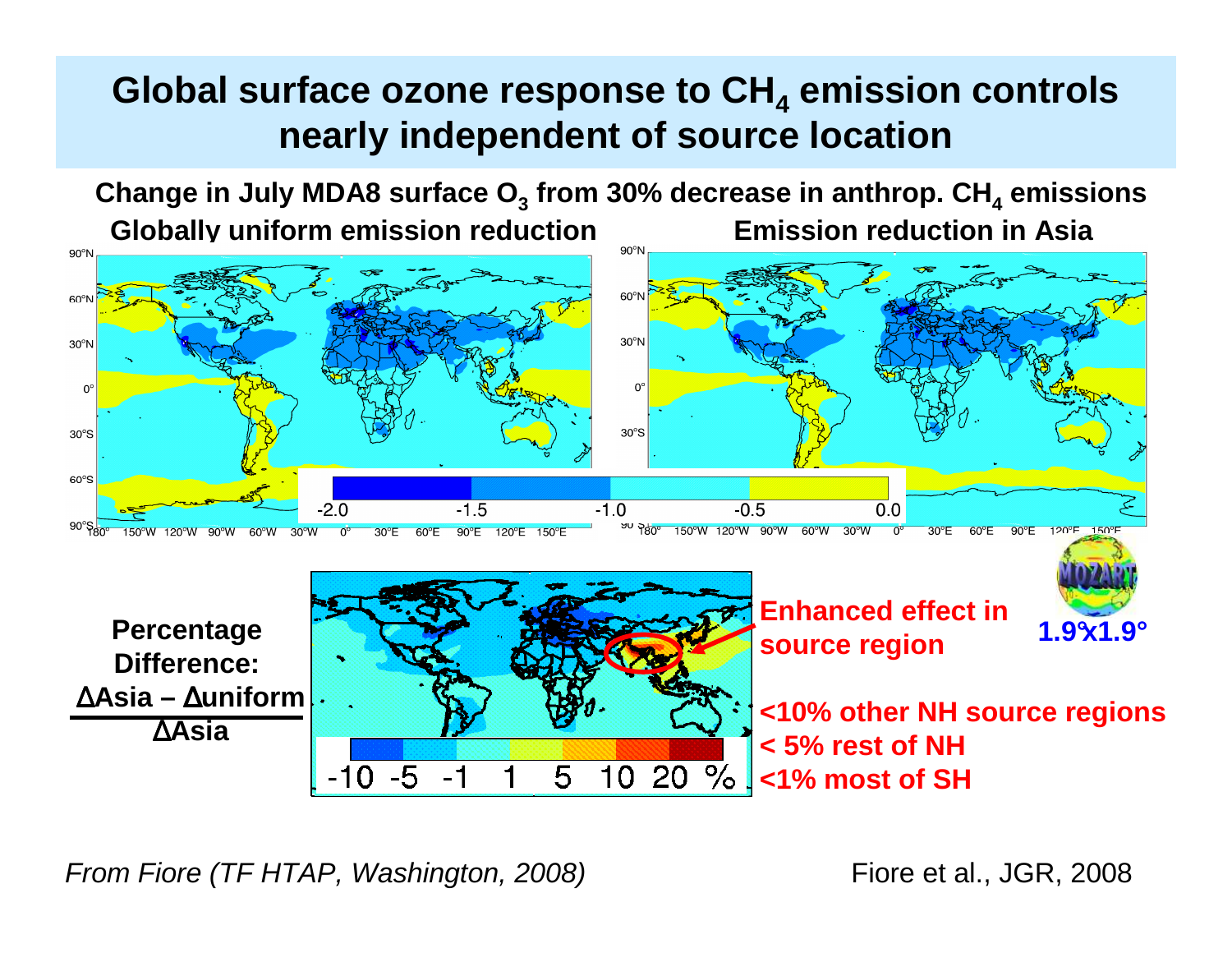### Within Region Impacts v. Global Impacts

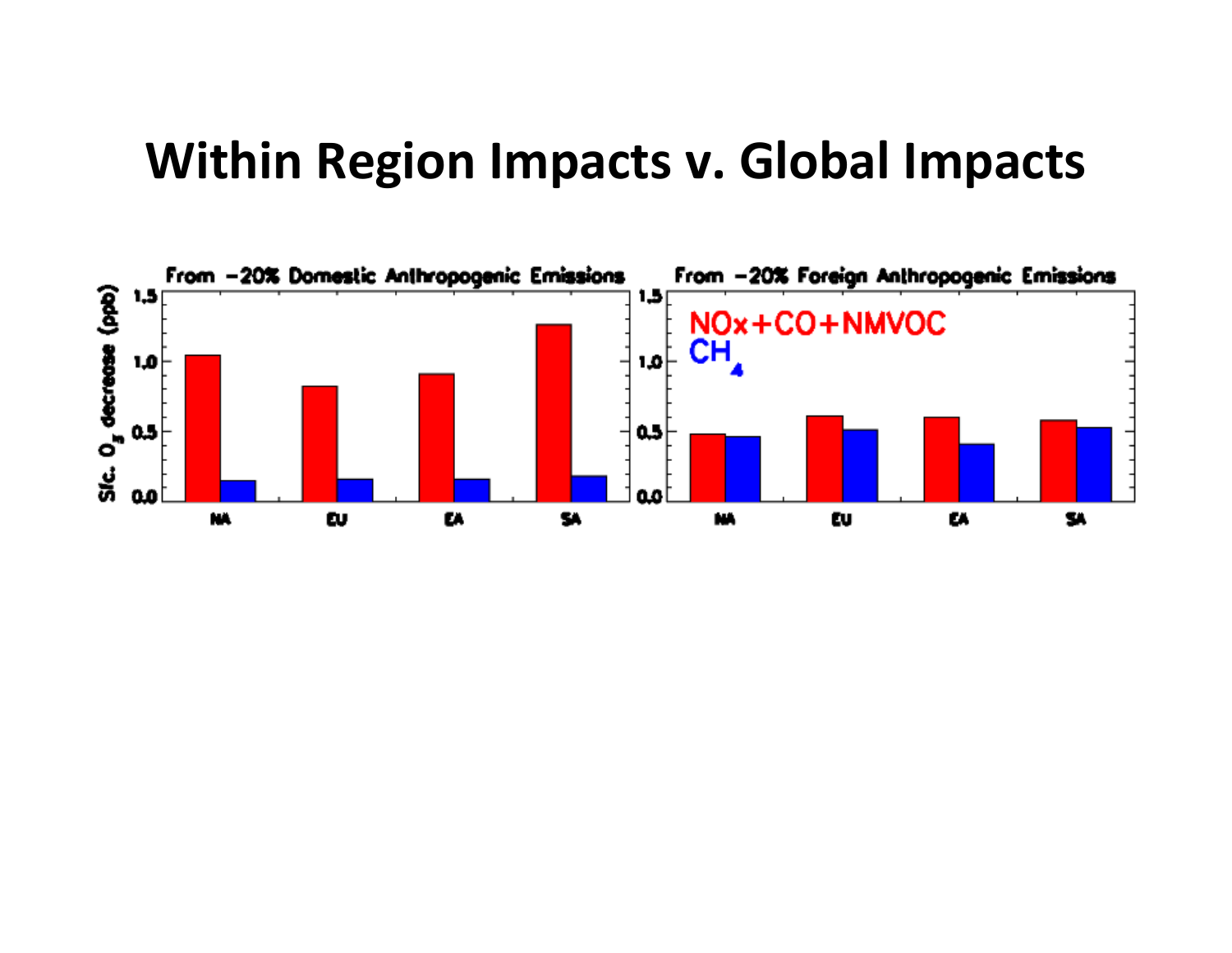# Methane Message

- Methane is an important precursor for tropospheric ozone.
- The ozone benefits of methane reductions are global, do not depend on location of emissions, and take a decade to be fully realized.
- Globally, many methane emission reductions are available at a low cost or net savings.
	- –- The TF HTAP has not assessed the availability of methane controls within the UNECE.
- Recognizing that methane is being addressed under the UNFCCC, the LRTAP Convention should consider what could be gained by addressing methane within the context of the Convention as an ozone precursor.